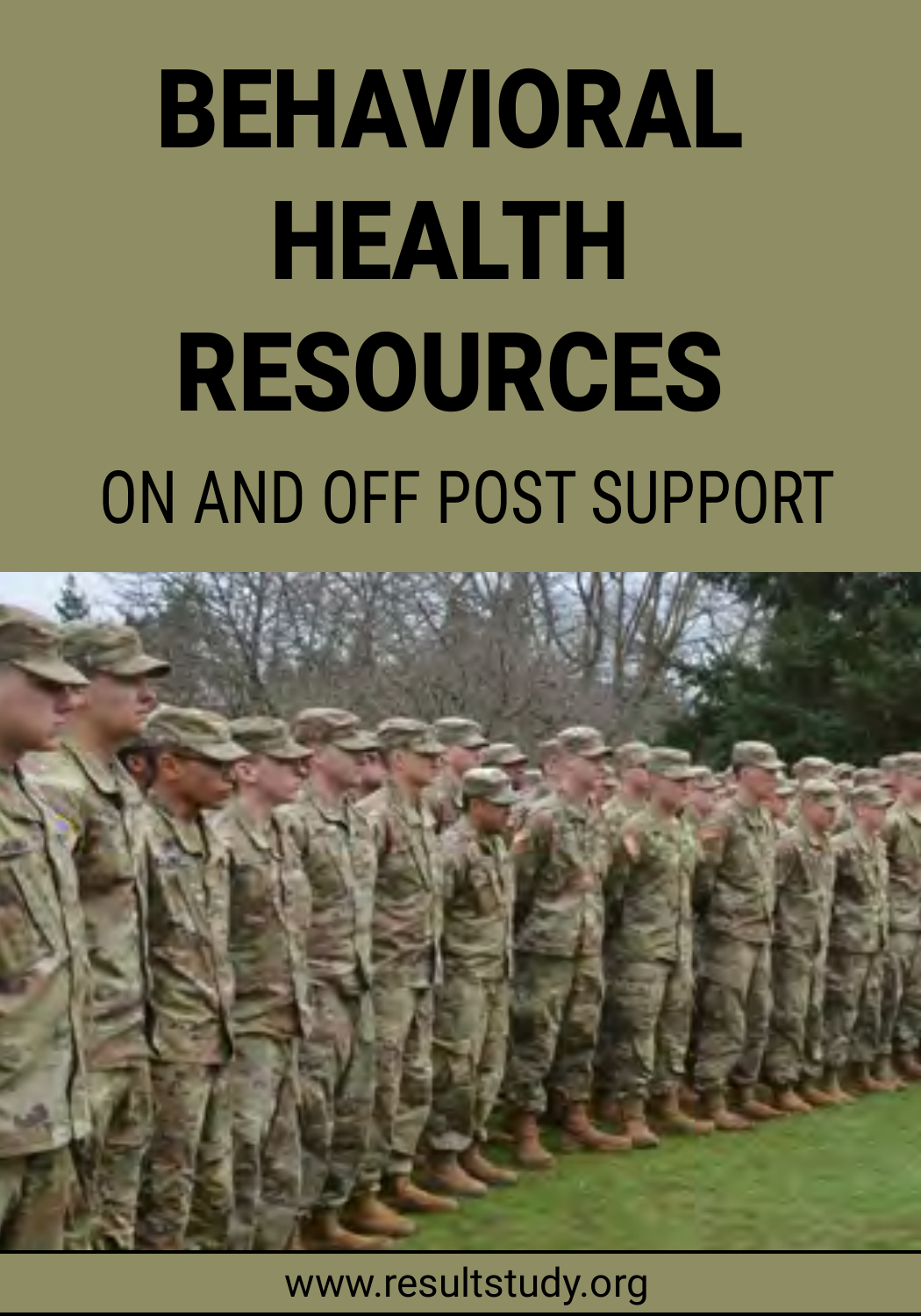### ON POST SUPPORT **BH RESOURCES**

### *EMERGENCIES*

**Madigan Emergency Room 9040 Jackson Ave. Tacoma, WA 98431**

### *PRIMARY CARE*

**Appointments scheduled through Puget Sound Military Appointments Center 800-404-4506**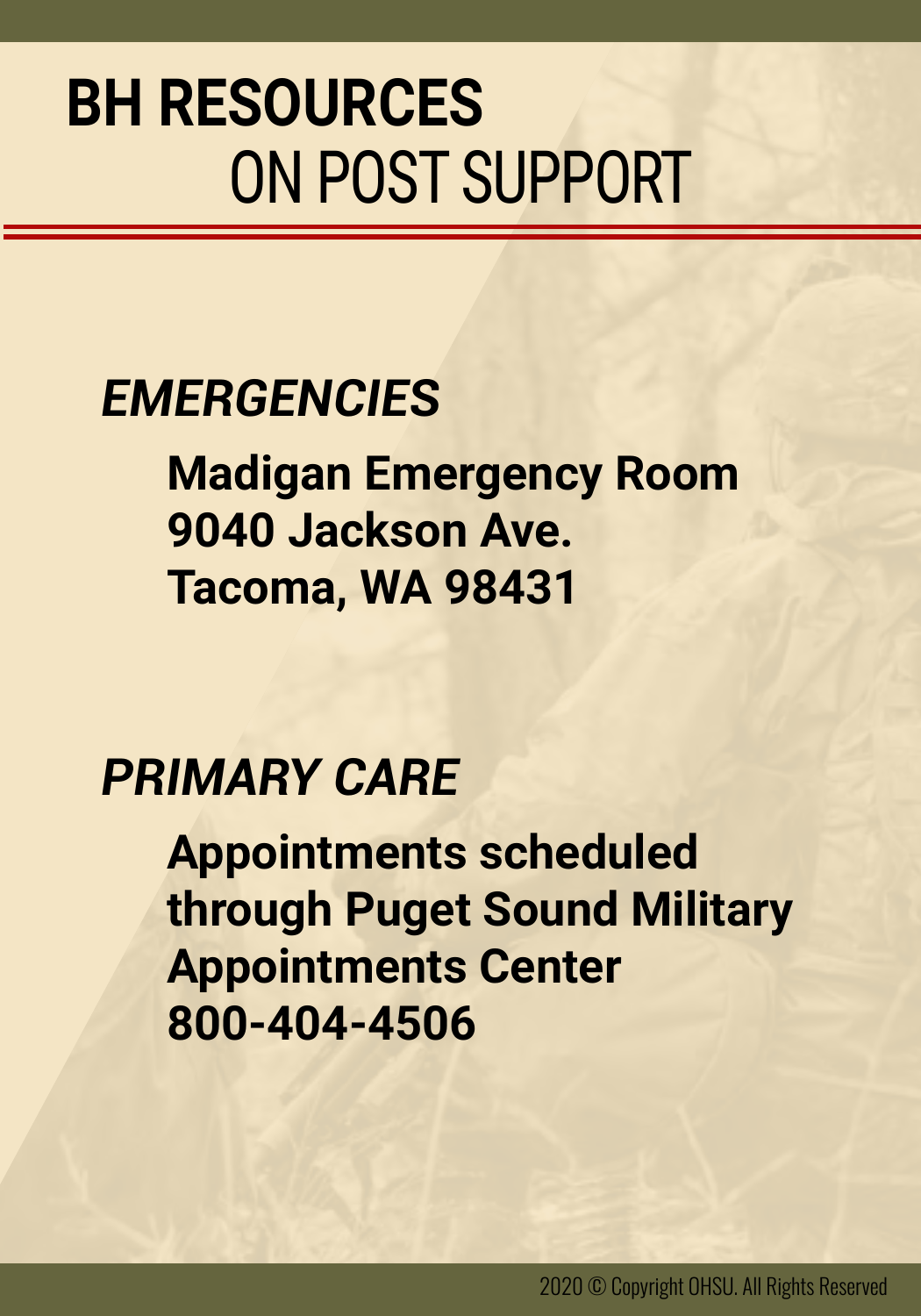### ON POST SUPPORT

#### *EMBEDDED BEHAVIORAL HEALTH*

**1-2 Embedded Behavioral Health (EBH) Bldg R-3742, Lewis Main Serving Soldiers from the 1-2 SBCT For information call: (253) 966-3640**

**2-2 Embedded Behavioral Health (EBH) Bldg R-1880, Lewis North Serving Soldiers from the 2-2 SBCT For information call: (253) 967-1481**

#### *CHAPLAINS*

**General Office 253-967-3718** 

**Emergency on call Chaplain 253-967-0015**

**Chaplain Family Life Center 253-967-1723**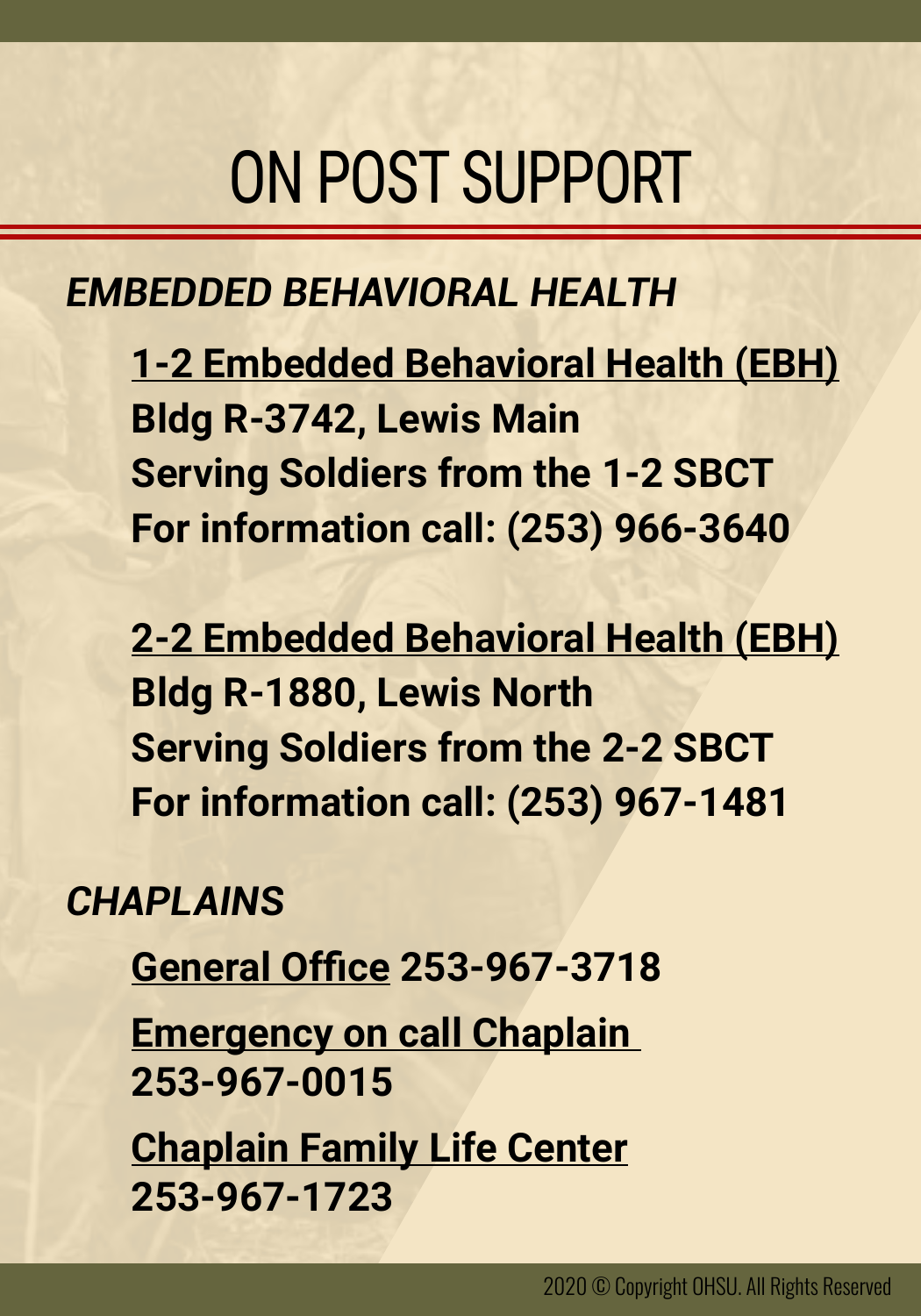### ON POST SUPPORT **BH RESOURCES**

#### *SUBSTANCE ABUSE*

**Substance Abuse Program**

**2008B N 3rd St JBLM Main (253) 267-141**

#### *CHILDREN & FAMILIES*

**Military Family & Family Life Counselors (MFLC)**

**(253) 293-2223**

**Child/Family BH Services (CAFBHS) Madigan Annex Bldg. 9923A Tacoma, WA 98431**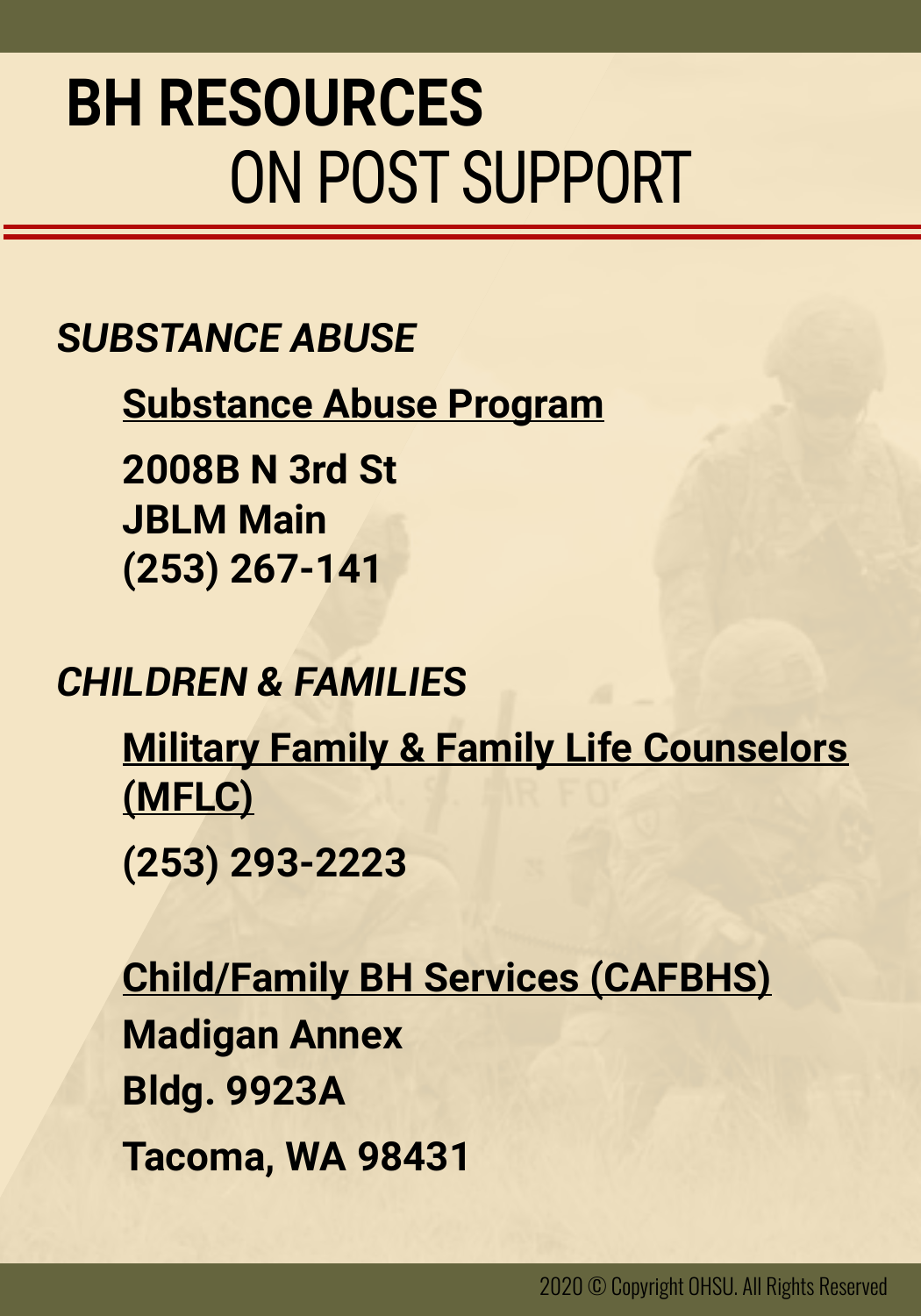### ON POST SUPPORT

#### *FAMILY ADVOCACY PROGRAM*

**Family Advocacy Program (FAP) Prevention Waller Hall 2140 Liggett Ave JBLM Main (253) 967-5901**

**Family Advocacy Program (FAP) Treatment**

**Madigan Annex BLDG 9905 JBLM Main (253) 968-4159**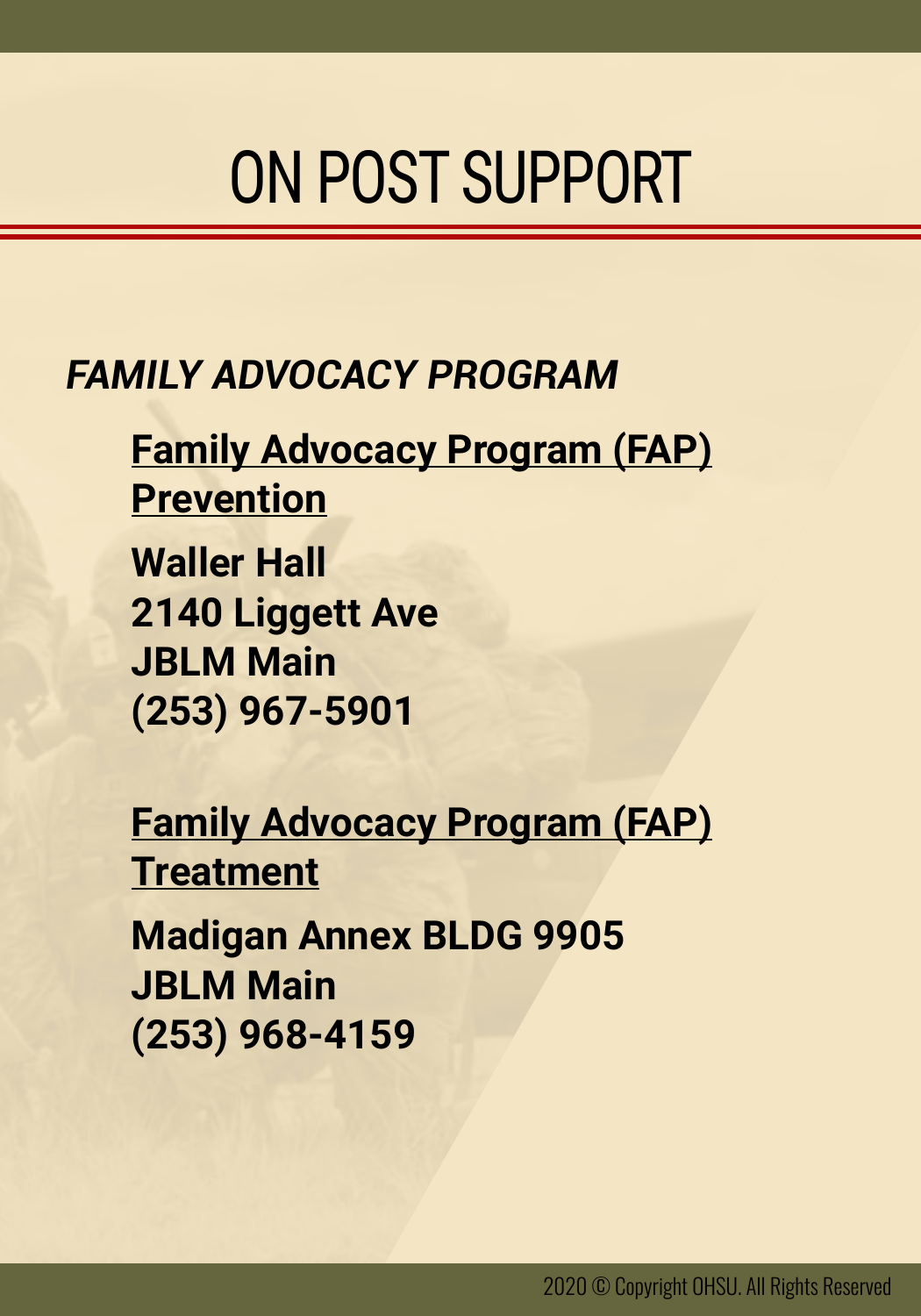### OFF POST SUPPORT **BH RESOURCES**

*GENERAL SUPPORT*

**Military One Source militaryonesource.mil 800-342-9647 Military Crisis Hotline 800-273-8255**

**RealWarrior Realwarrior.net**

2020 © Copyright OHSU. All Rights Reserved